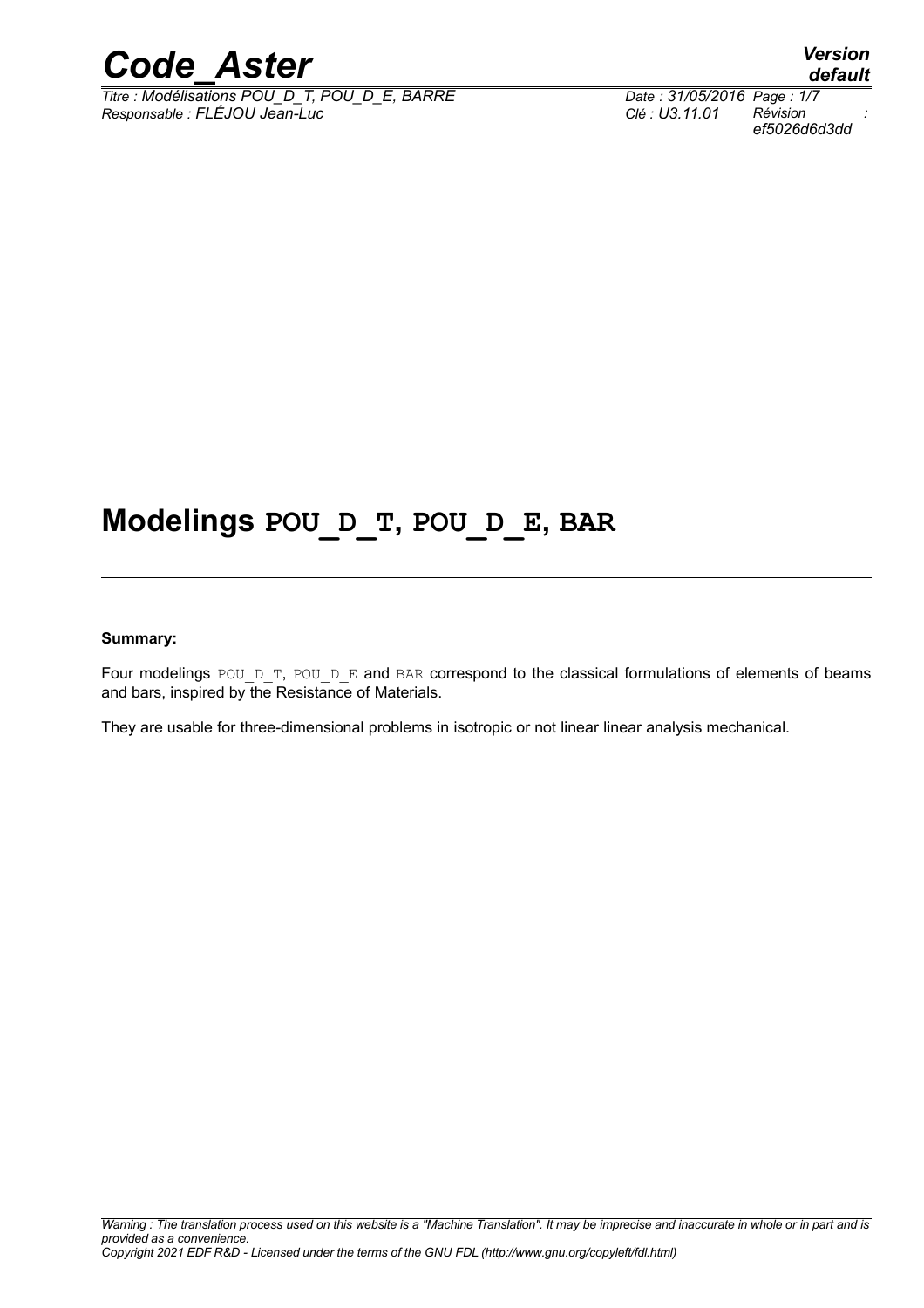**Contents**

 $\overline{T}$ *Titre : Modélisations POU\_D\_T, POU\_D\_E, BARRE Responsable : FLÉJOU Jean-Luc Clé : U3.11.01 Révision :*

*ef5026d6d3dd*

## [1 Discretization ........................................................................................................................................3](#page-2-4)  [1.1 Degrees of freedom .......................................................................................................................3](#page-2-3)  [1.2 Mesh support of the matrices of rigidity .........................................................................................3](#page-2-2)  [1.3 Mesh support of the loadings .........................................................................................................3](#page-2-1)  [1.4 Main features of modelings ............................................................................................................3](#page-2-0)  [2 Assignment of the characteristics .........................................................................................................4](#page-3-0)  [3 Supported loadings ...............................................................................................................................5](#page-4-0)  [4 Non-linear possibilities ..........................................................................................................................6](#page-5-2)  [4.1 Law of behaviors ............................................................................................................................6](#page-5-1)  [4.2 Deformations .................................................................................................................................6](#page-5-0)  [5 Examples of implementation: CAS-tests ..............................................................................................7](#page-6-0)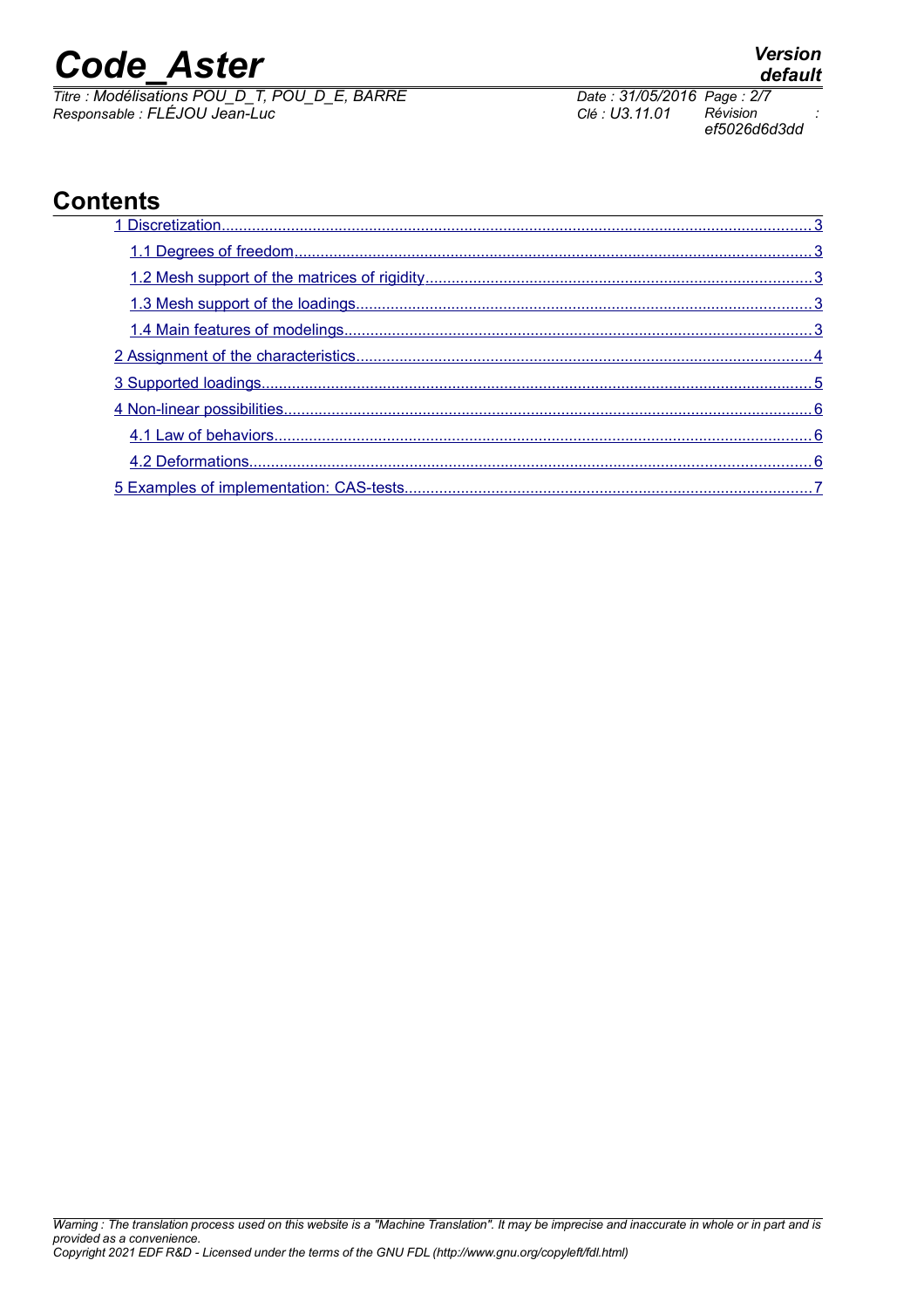*Titre : Modélisations POU\_D\_T, POU\_D\_E, BARRE Date : 31/05/2016 Page : 3/7 Responsable : FLÉJOU Jean-Luc Clé : U3.11.01 Révision :*

# <span id="page-2-4"></span>**1 Discretization**

### **1.1 Degrees of freedom**

<span id="page-2-3"></span>For three modelings of beam into three-dimensional the degrees of freedom of discretization are, in each node of the mesh support, the six components of displacement (three translations and three rotations). These nodes are supposed to describe a segment of average fibre of the beam. For the modeling of bar into three-dimensional the degrees of freedom of discretization are, in each node of the mesh support, the three components of displacement in translation.

| <b>Finite element</b> | Degrees of freedom (with each node top) |    |     |            |                |     |
|-----------------------|-----------------------------------------|----|-----|------------|----------------|-----|
| POU D T               | DX                                      | DУ | DZ. | <b>DRX</b> | DRY<br>MARTINI | DRZ |
| POU D E               | DX                                      | DΥ | DZ. | DRX        | DRY<br>MARTINI | DRZ |
| <b>BAR</b>            |                                         |    | DZ. |            |                |     |

### **1.2 Mesh support of the matrices of rigidity**

<span id="page-2-2"></span>The meshs support of the finite elements, in displacement formulation, are segments with two nodes SEG2:

| <b>Modeling</b> | Mesh | <b>Finite element</b> | <b>Remarks</b> |
|-----------------|------|-----------------------|----------------|
| POU D T         | SEG2 | MECA POU D T          |                |
| POU D E         | SEG2 | MECA POU D E          |                |
| BAR             | SEG2 | MECA BARRE            |                |

### **1.3 Mesh support of the loadings**

<span id="page-2-1"></span>All the loadings applicable to the elements of beam and bar are treated by direct discretization on the mesh support of the element in displacement formulation.

*No mesh support of loading is thus necessary for the edge of the elements of beam or bar.*

### **1.4 Main features of modelings**

<span id="page-2-0"></span>Modeling POU  $D$  E (Right Beam of Euler) corresponds to the assumption of Euler - Bernouilli, it is with - to say that the sections remain right and perpendicular to average fibre (assumption of great twinge).

Modeling POU  $D$  T (Right Beam of Timoshenko) takes into account the effects of transverse shearing.

Modeling BAR treat only the efforts and axial deformations.

The beam with warping is treated in [U3.11.04].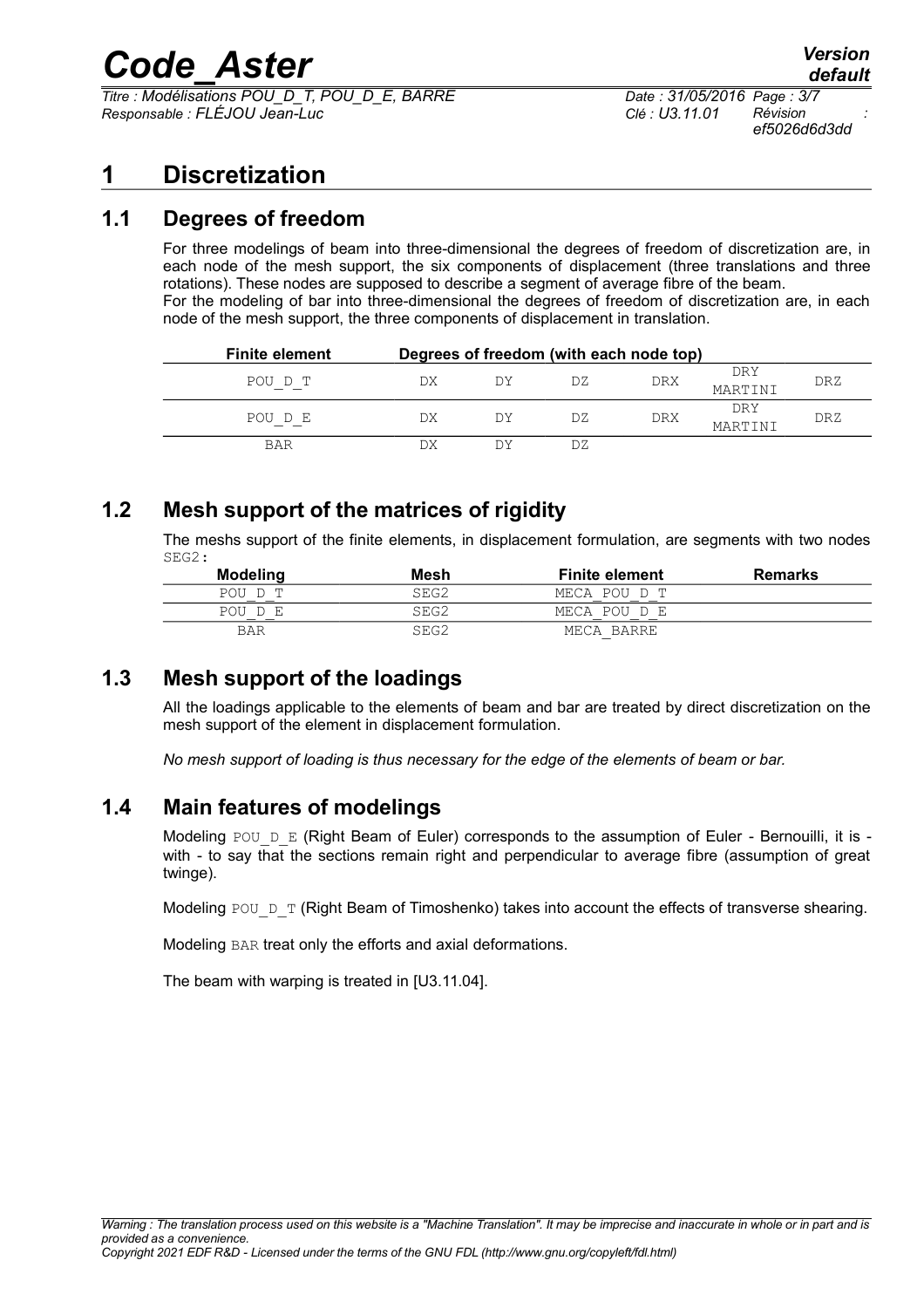*Titre : Modélisations POU\_D\_T, POU\_D\_E, BARRE Date : 31/05/2016 Page : 4/7 Responsable : FLÉJOU Jean-Luc Clé : U3.11.01 Révision :*

# **2 Assignment of the characteristics**

<span id="page-3-0"></span>For these elements of structures 1D, it is necessary to affect geometrical characteristics which are complementary to the data of grid. The definition of these data is carried out with the order AFFE\_CARA\_ELEM associated with the keywords following factors:

• BEAM

Allows to lay and affect the characteristics of the cross section and down the direction of the main axes of inertia around neutral fibre.

Supported modelings: POUT D\_T, POU\_D\_E

• BAR

Allows to define and affect the characteristics of the cross section.

Supported modeling: BAR

• ORIENTATION

Allows to define and affect the main axes of the cross sections of the elements of type beam. Supported modelings: POUT D\_T, POU\_D\_E

#### **Notice on the discretization:**

*With regard to the grid of the beams in meshs SEG2 , it is useless to excessively refine these elements whose integrated formulation makes it possible to obtain exact solutions with the nodes in linear statics [R3.08.01]. In modal analysis and dynamics, one will take care to net sufficiently to represent the expected modes, but without excess: it is necessary that the elements remain a sufficient length, according to dimensions of the section, so that the assumption of beam is valid.*

*For example, for a beam length 1, and a circular section of external ray 0.05 and thickness 0.01,10 elements are enough to apprehend the first 10 modes correctly. But if one refines enormously, for example with 1000 elements, then each element of beam is very short: length 0,001 for an external ray of 0.05. The elementary matrices are very badly conditioned, in particular for the element POU\_D\_E (for POU\_D\_T terms of transverse shearing improve a little conditioning). With the resolution, one loses then 8 decimals for POU D E.*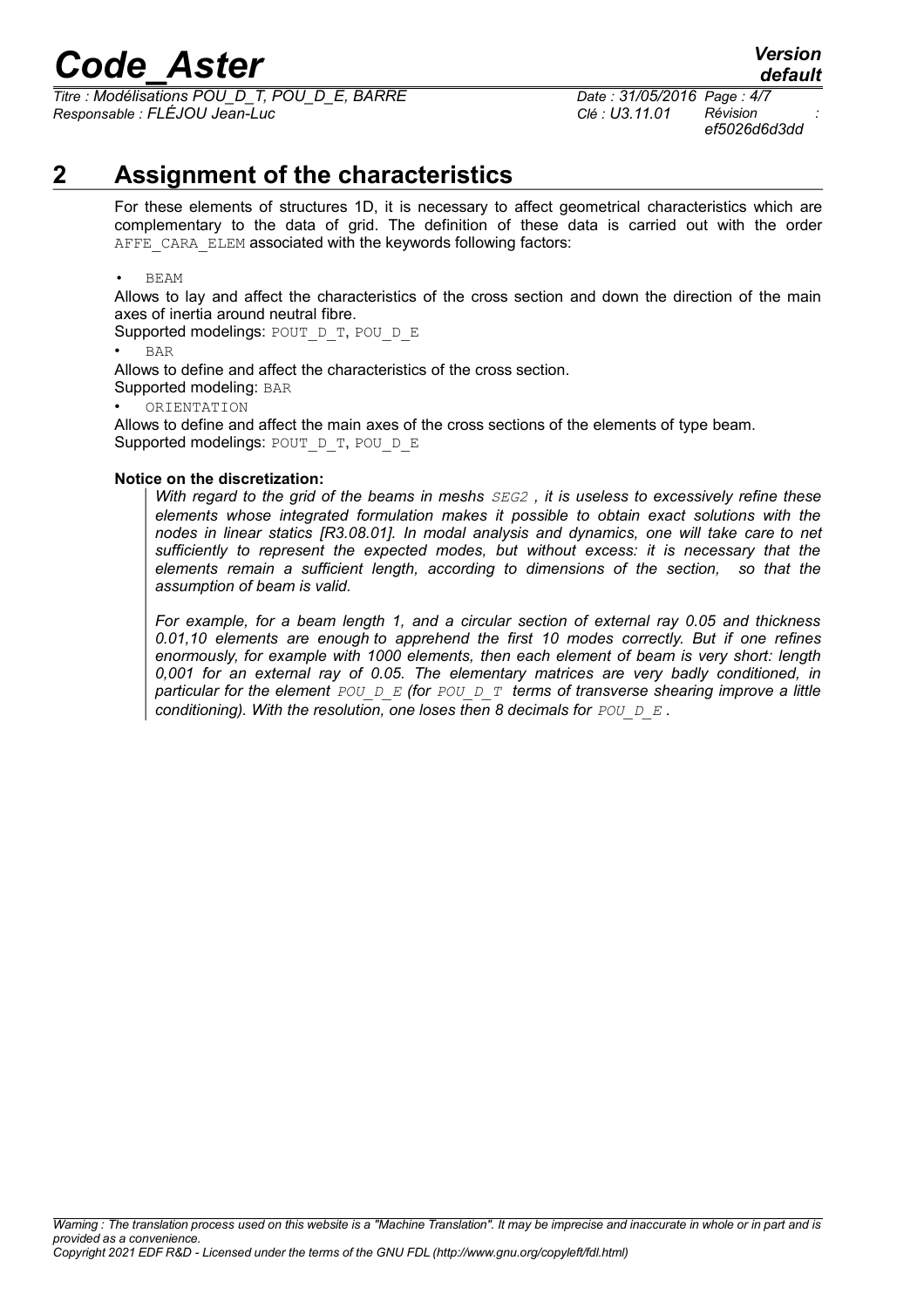*Titre : Modélisations POU\_D\_T, POU\_D\_E, BARRE Date : 31/05/2016 Page : 5/7 Responsable : FLÉJOU Jean-Luc Clé : U3.11.01 Révision :*

*default ef5026d6d3dd*

# **3 Supported loadings**

<span id="page-4-0"></span>The loadings available are the following ones:

- 'CONTACT' Allows to define the zones subjected to conditions of contact. Supported modelings: POU D\_T, POU\_D\_E
- 'EPSI\_INIT' Allows to apply a loading of initial deformation. Supported modelings: POU D T, POU D E
- 'FORCE\_ELEC' Allows to apply the force of LAPLACE acting on a principal driver, due to the presence of a secondary driver right.
- Supported modelings: POU D T, POU D E • 'FORCE\_POUTRE' Allows to apply linear forces Supported modelings: POU D\_T, POU\_D\_E, BAR
- 'INTE\_ELEC' Allows to apply the force of LAPLACE acting on a principal driver, due to the presence of a secondary driver not necessarily right compared to this principal driver. Supported modelings: POU D\_T, POU\_D\_E
- 'GRAVITY' Allows to apply a loading of type gravity. Supported modelings: POU D\_T, POU\_D\_E, BAR

Note:

*Possible contact between beam and surface [R5.03.50].*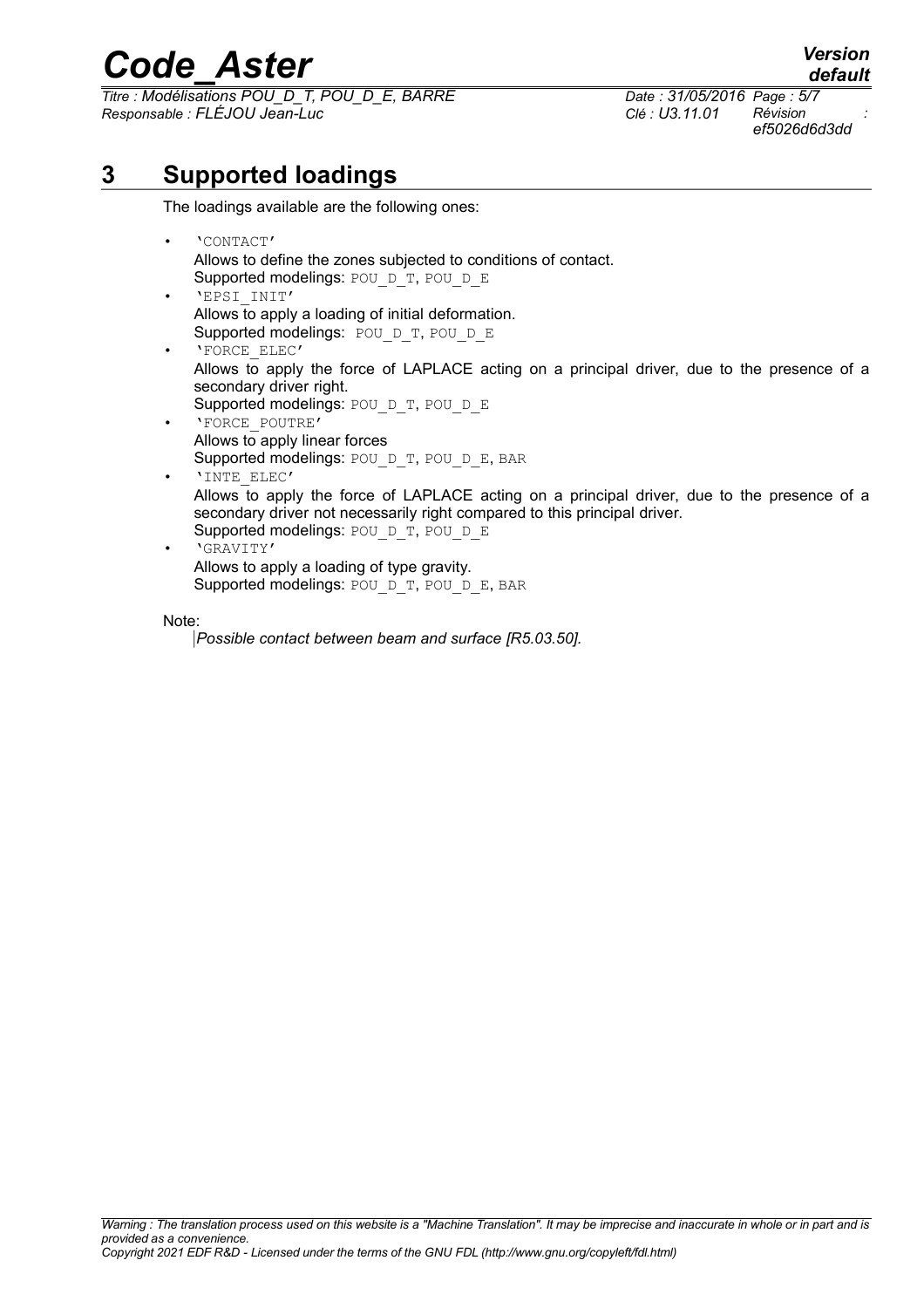# *Code\_Aster Version*<br>*default*<br>*Citre : Modélisations POU D T. POU D E. BARRE Date : 31/05/2016 Page : 6/7*

*Titre : Modélisations POU\_D\_T, POU\_D\_E, BARRE Date : 31/05/2016 Page : 6/7 Responsable : FLÉJOU Jean-Luc Clé : U3.11.01 Révision :*

*ef5026d6d3dd*

*default*

## <span id="page-5-2"></span>**4 Non-linear possibilities**

#### **4.1 Law of behaviors**

<span id="page-5-1"></span>Laws of behaviors specific to these modelings, usable under BEHAVIOR in STAT NON LINE, and DYNA NON LINE are the following ones (cf [U4.51.11]):

#### **/ 'LEMA\_SEUIL'** Supported modelings: POU D\_T, POU\_D\_E

- / '**PINTO\_MENEGOTTO**' Supported modeling: BAR
- / '**VMIS\_ASYM\_LINE**'

Supported modeling: BAR

#### **Note:**

*It is also possible for these modelings using a monodimensional state of stresses to use the behaviors 3D (thanks to the method of Borst [R5.03.03]).*

#### **4.2 Deformations**

<span id="page-5-0"></span>Only linearized deformations keyword 'SMALL' under deformation are available in the relations of behavior (cf [U4.51.11]):